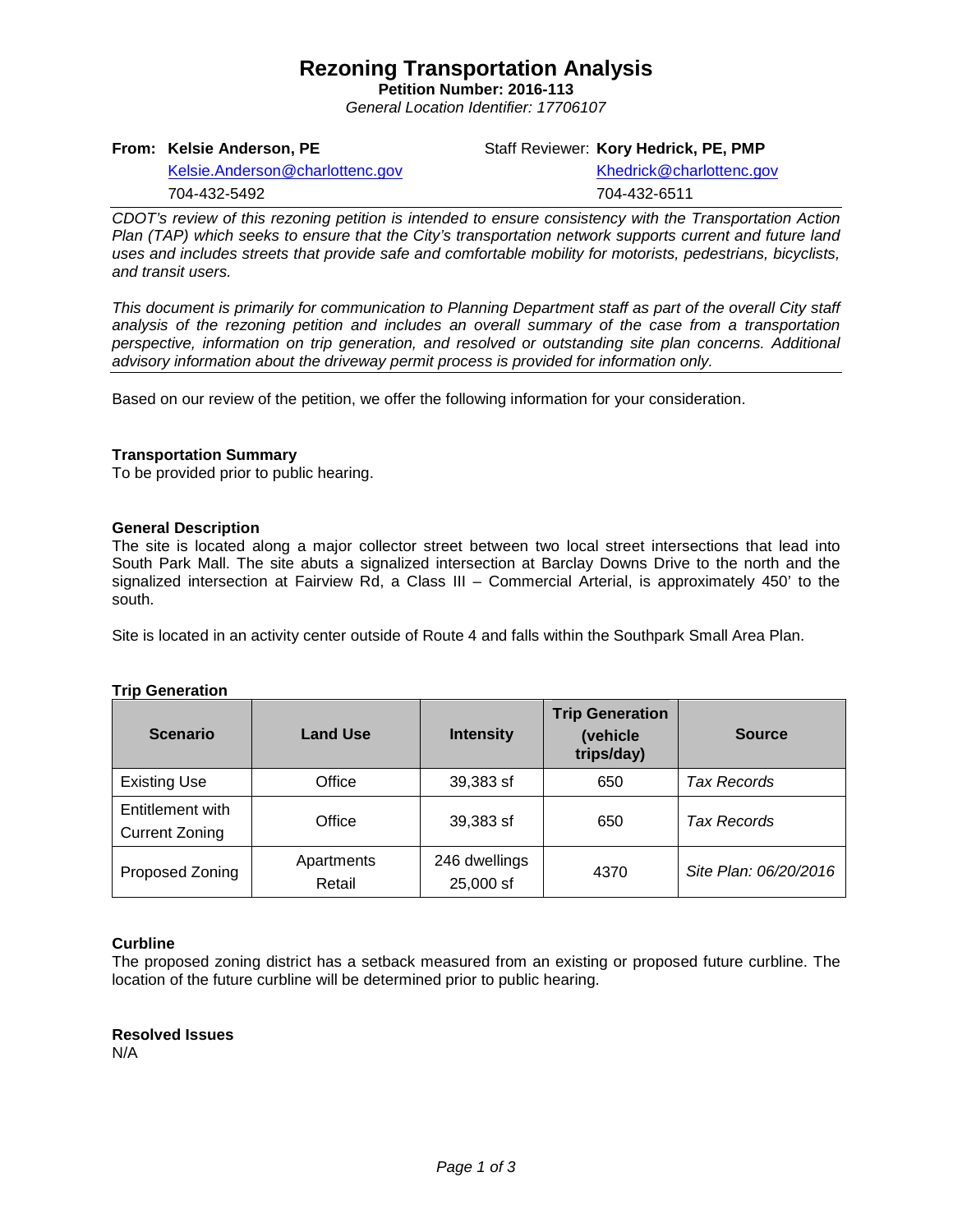# **Rezoning Transportation Analysis**

**Petition Number: 2016-113**

*General Location Identifier: 17706107*

## **Outstanding Issues**

- 1. CDOT has received and provided comments on the TIS.
	- a. The petitioner should revise the site plan and Transportation Notes to include mitigation measures to be completed by this petition consistent with the site's Traffic Impact Study (i.e. Extend the existing eastbound left turn lane on Fairview Rd. from 400' to 650' with a 100' bay taper)
	- b. Additional transportation comments may be forthcoming once the TIS is resubmitted.
	- c. Update note 4. I to reflect approved TIS.
- 2. To support the goals of the Southpark Area Plan to improve the pedestrian environment, the petitioner should revise the site plan as follows:
	- a. Show 12' minimum clear width for sidewalks to set up this segment for a future multi-use path network
	- b. Revise the entry door configuration to swing into the building or be recessed outside of the 12' sidewalk clear path along Barclay Downs Drive.
	- c. Include a note stating that any sidewalk dining will be located behind and outside of the 12' sidewalk clear path along Barclay Downs Drive.
	- d. Provide more information on the mini-circle / drop of area. CDOT has concerns with potential vehicle stacking into the sidewalk and possibly the street.
	- e. Expand Carnegie / Barclay Downs intersection crossing scope to include all four legs of the intersection. All four approaches should be consistent in their crosswalk treatment and the material should be high visibility thermoplastic material. Non-reflective paver material is not adequate.
	- f. Define the preservation of the pedestrian connection to the Southpark Mall on the eastern boundary of the site.
- 3. The petitioner should revise the site plan by removing the note under right-of-way availability and replacing it with language that mirrors our offsite right-of-way acquisition process. Please contact CDOT to request a copy of this policy.
- 4. The petitioner should revise the site plan to show the future right of way line at the back of sidewalk and add a note specifying dedication and fee simple conveyance of all rights of way to the City before the site's first building certificate of occupancy is issued.

### **Advisory Information**

The following are requirements of the developer that must be satisfied prior to driveway permit approval. We recommend that the petitioner reflect these on the rezoning plan as-appropriate.

- 1. According to the City of Charlotte's Driveway Regulations, CDOT has the authority to regulate/approve all private street/driveway and public street connections to the right-of-way of a street under the regulatory jurisdiction of the City of Charlotte.
- 2. Adequate sight triangles must be reserved at the existing/proposed street entrance(s). Two 35' x 35' sight triangles (and two 10' x 70' sight triangles on North Carolina Department of Transportation on NCDOT maintained streets) are required for the entrance(s) to meet requirements. All proposed trees, berms, walls, fences, and/or identification signs must not interfere with sight distance at the entrance(s). Such items should be identified on the site plan.
- 3. The proposed driveway connection(s) to public streets will require a driveway permit(s) to be submitted to CDOT (and the North Carolina Department of Transportation on NCDOT maintained streets) for review and approval. The exact driveway location(s) and type/width of the driveway(s) will be determined by CDOT during the driveway permit process. The locations of the driveway(s) shown on the site plan are subject to change in order to align with driveway(s) on the opposite side of the street and comply with City Driveway Regulations and the City Tree Ordinance.